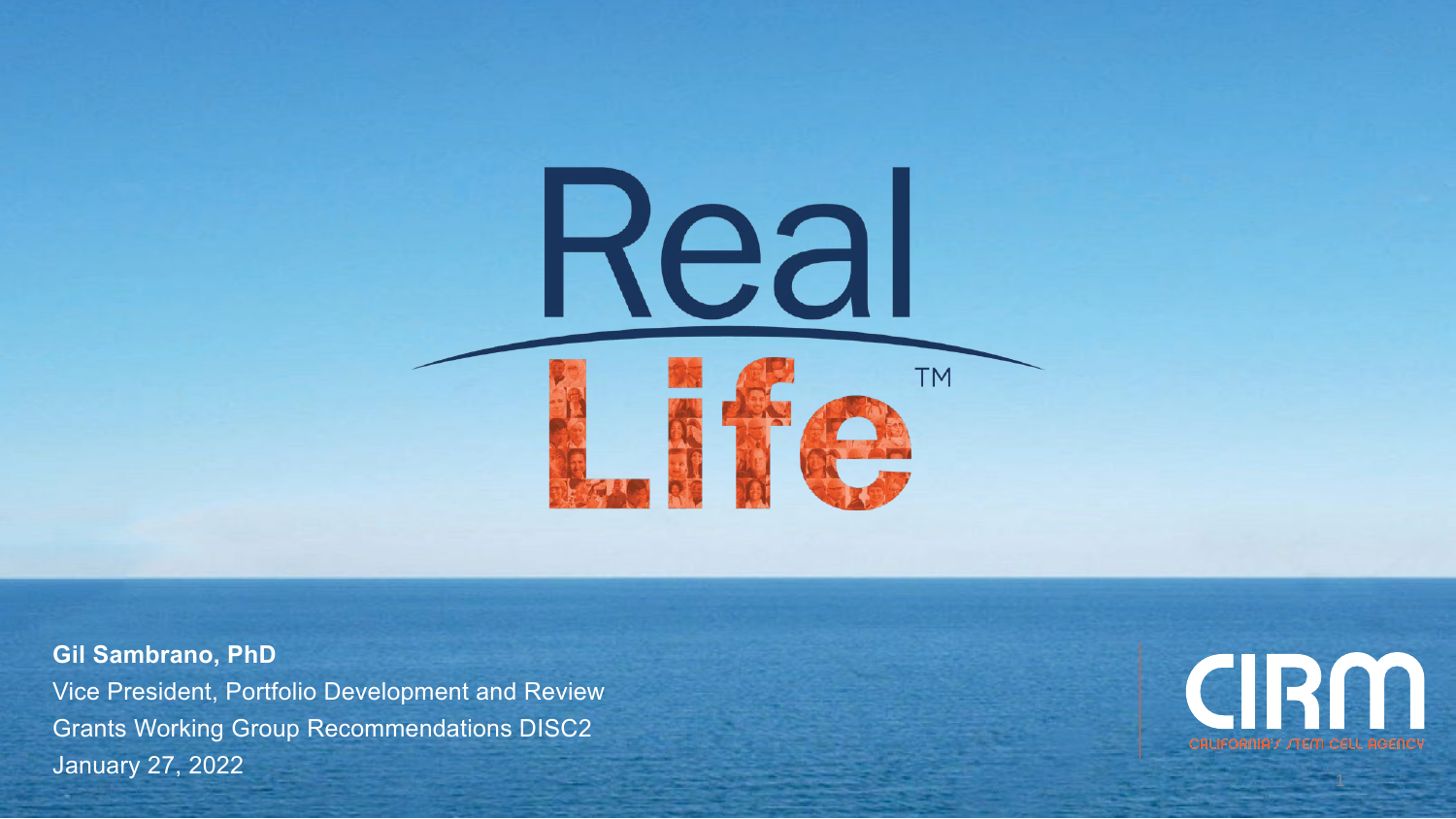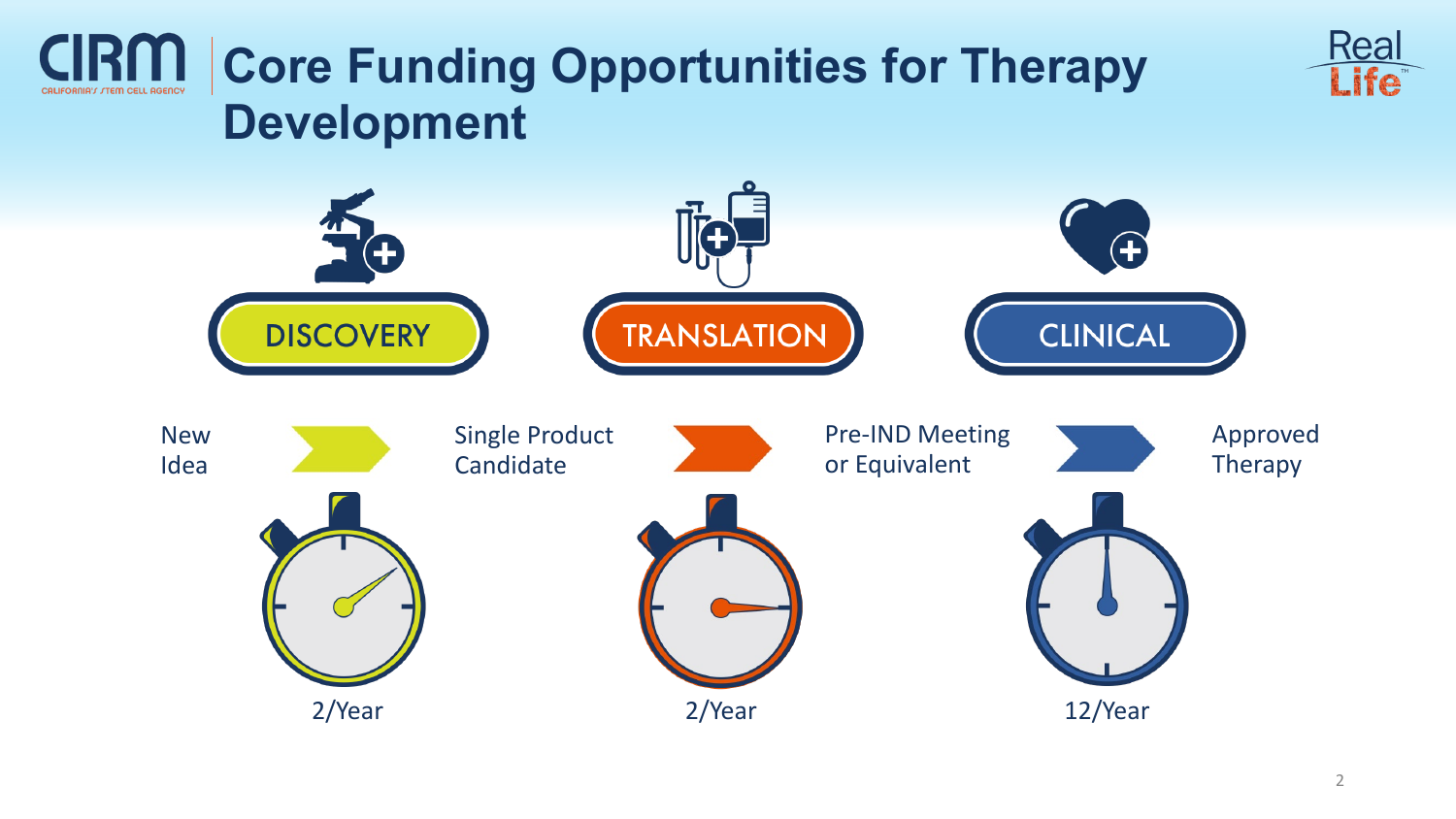



### **Objective**

The Quest Program will promote the discovery of promising new stem cell-based and gene therapy technologies that could be translated to enable broad use and ultimately, improve patient care.

Projects funded through the Quest Awards should propose technology that is uniquely enabled by human stem/progenitor cells or directly reprogrammed cells, or uniquely enabling for the advancement of stem cell-based therapies or aimed at developing a gene therapy approach.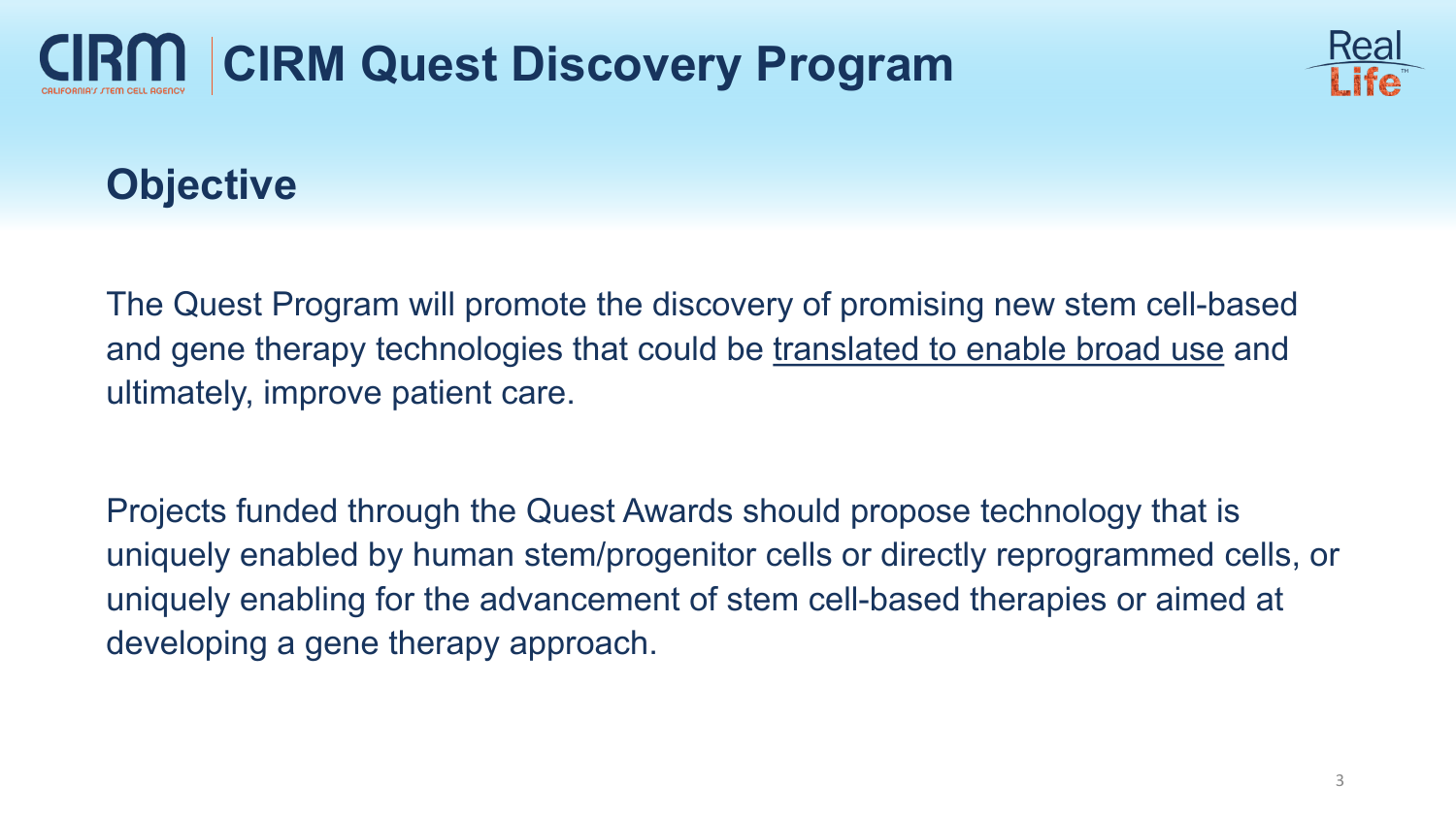



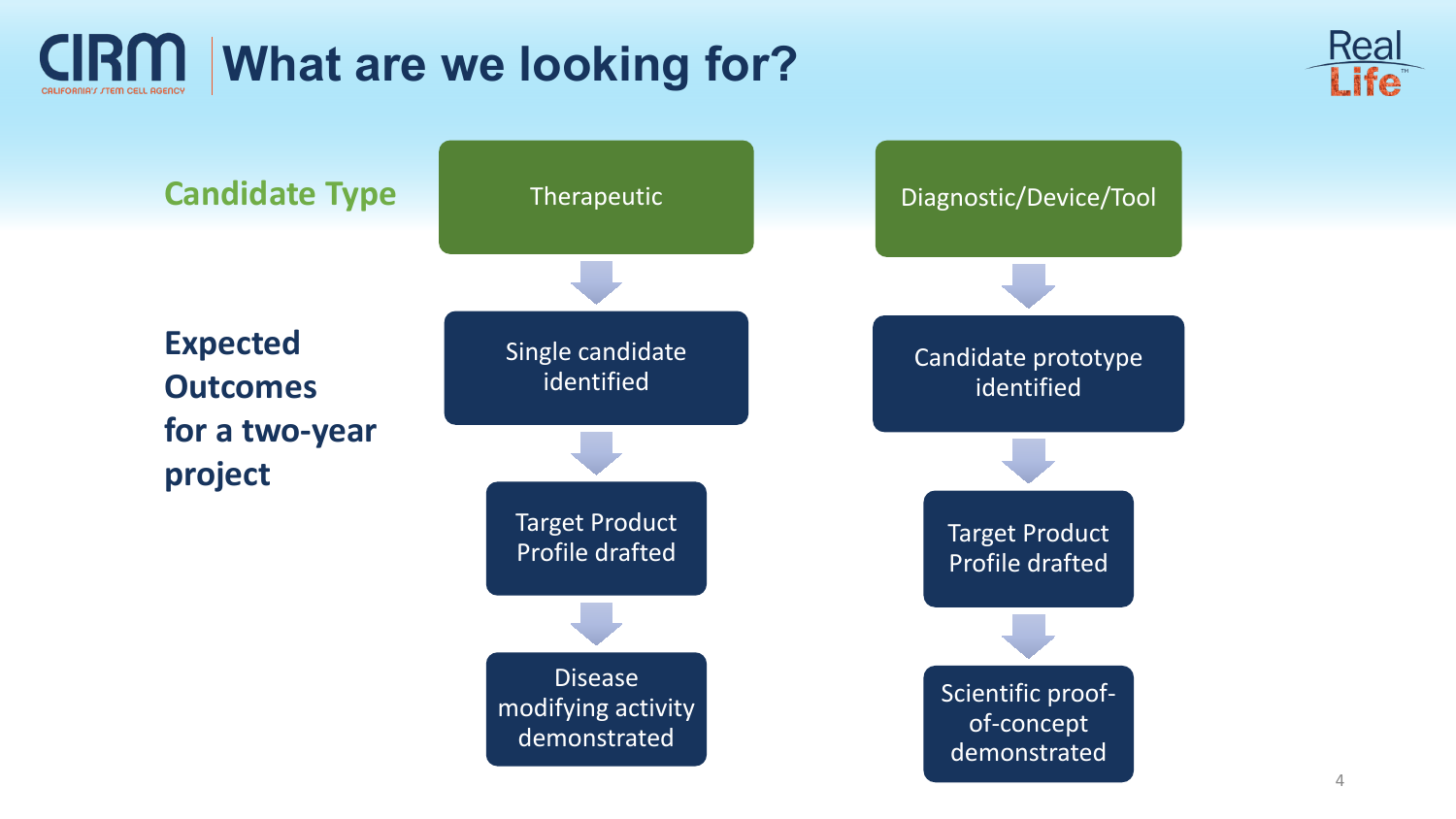# **Accelerating Therapy Development**





Expected **outcomes** of DISC2 applications:

- A single candidate ready for translational studies identified.
- A Target Product Profile developed.
- Demonstration of disease-modifying activity or proof of concept.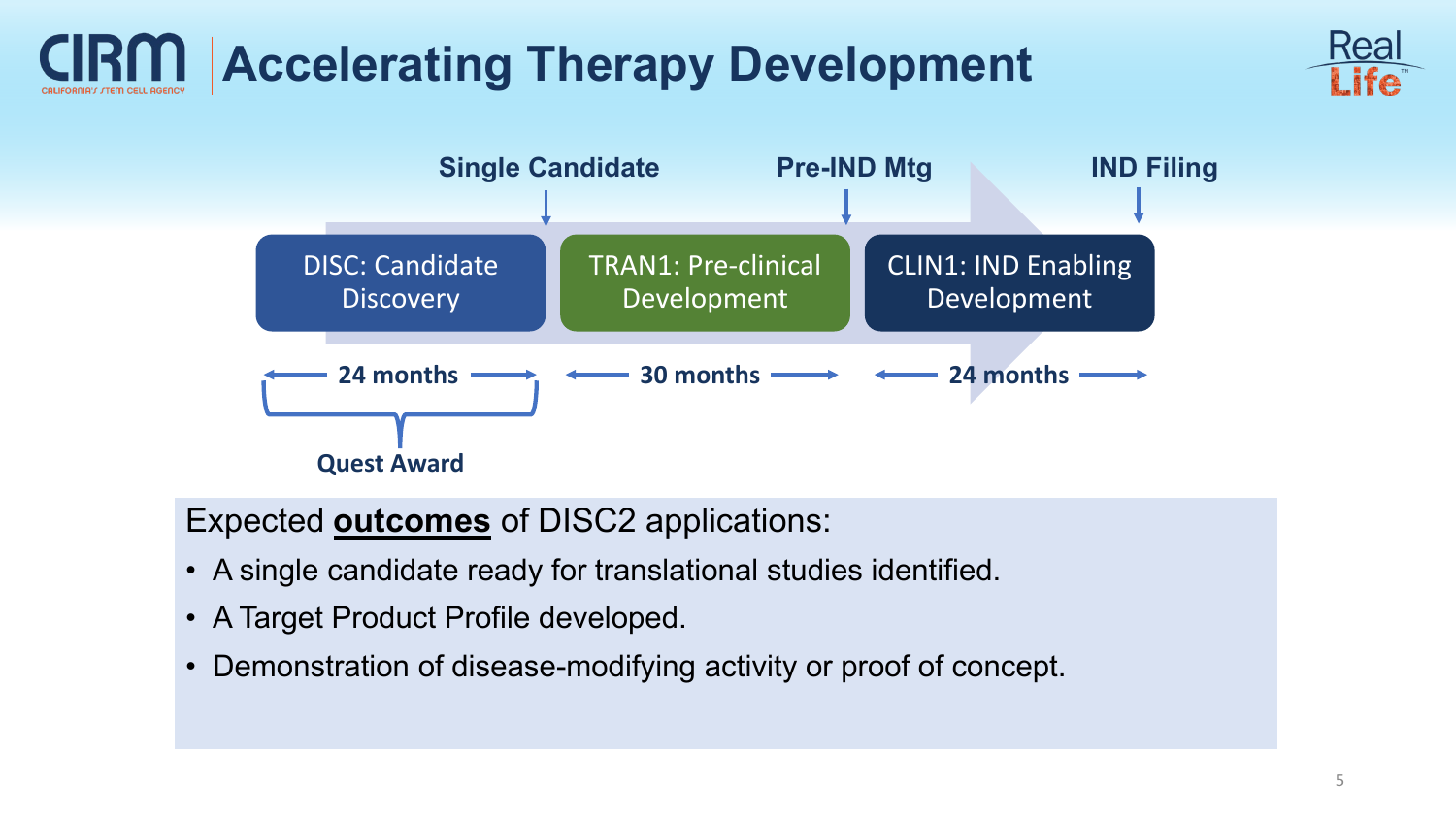



- 1. Does the project hold the necessary significance and potential for impact? (i.e., what value does it offer; is it worth doing?)
- 2. Is the rationale sound? (i.e., does it make sense?)
- 3. Is the project well planned and designed?
- 4. Is the project feasible? (i.e., can they do it?)
- 5. Does the project address the needs of the underserved?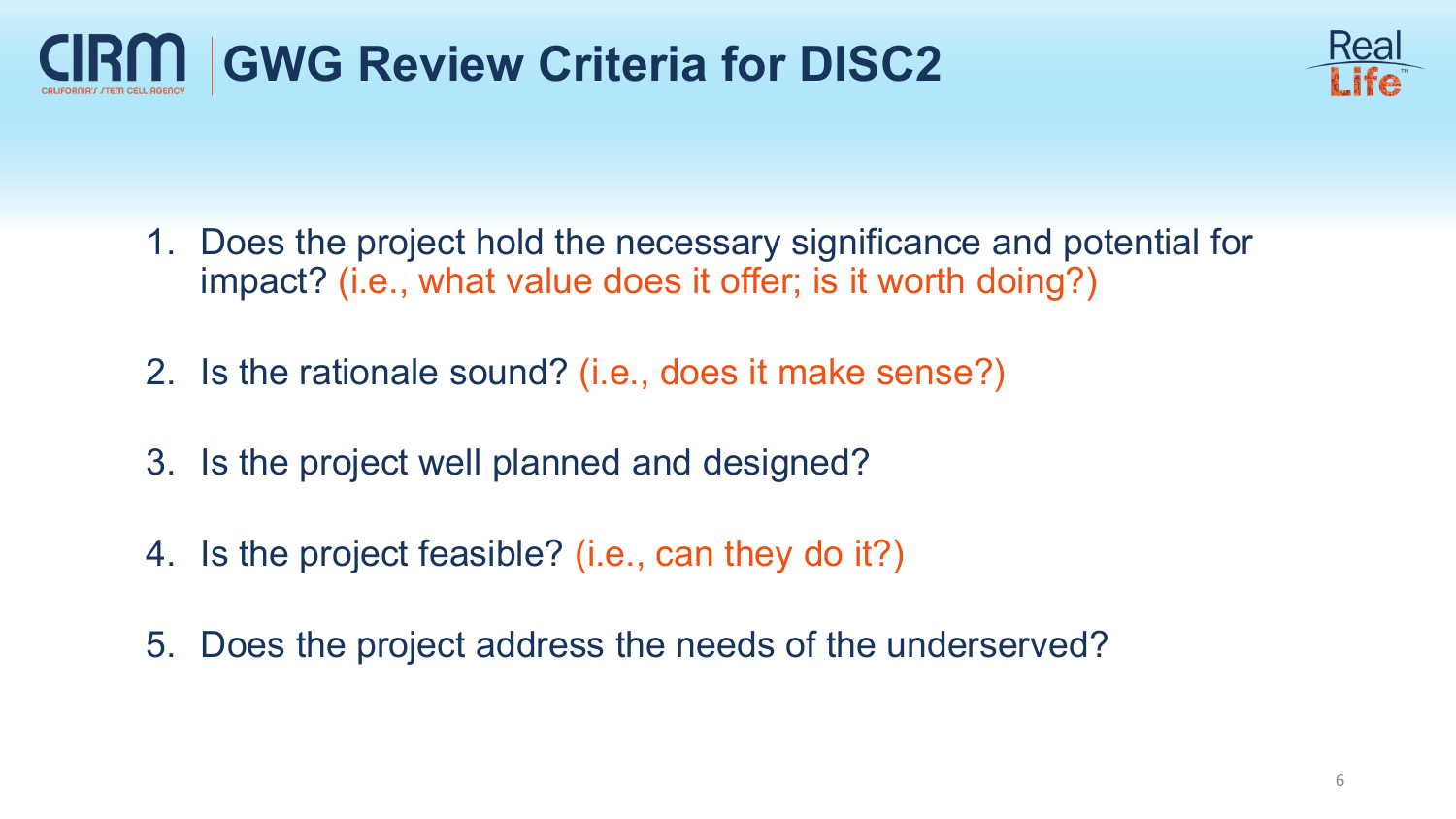



- Performed when the total number of applications exceeds the capacity of the GWG to review in a single session.
- In the first stage, GWG members including patient advocates and nurse Board Members conduct a pre-review of applications and select which ones to advance to a full review.
- The CIRM President and CIRM will examine non-selected applications to determine if any merit a full review. The remainder are not considered further.
- A total of 79 eligible applications were reviewed and 50 were selected to advance to the full discussion stage by GWG.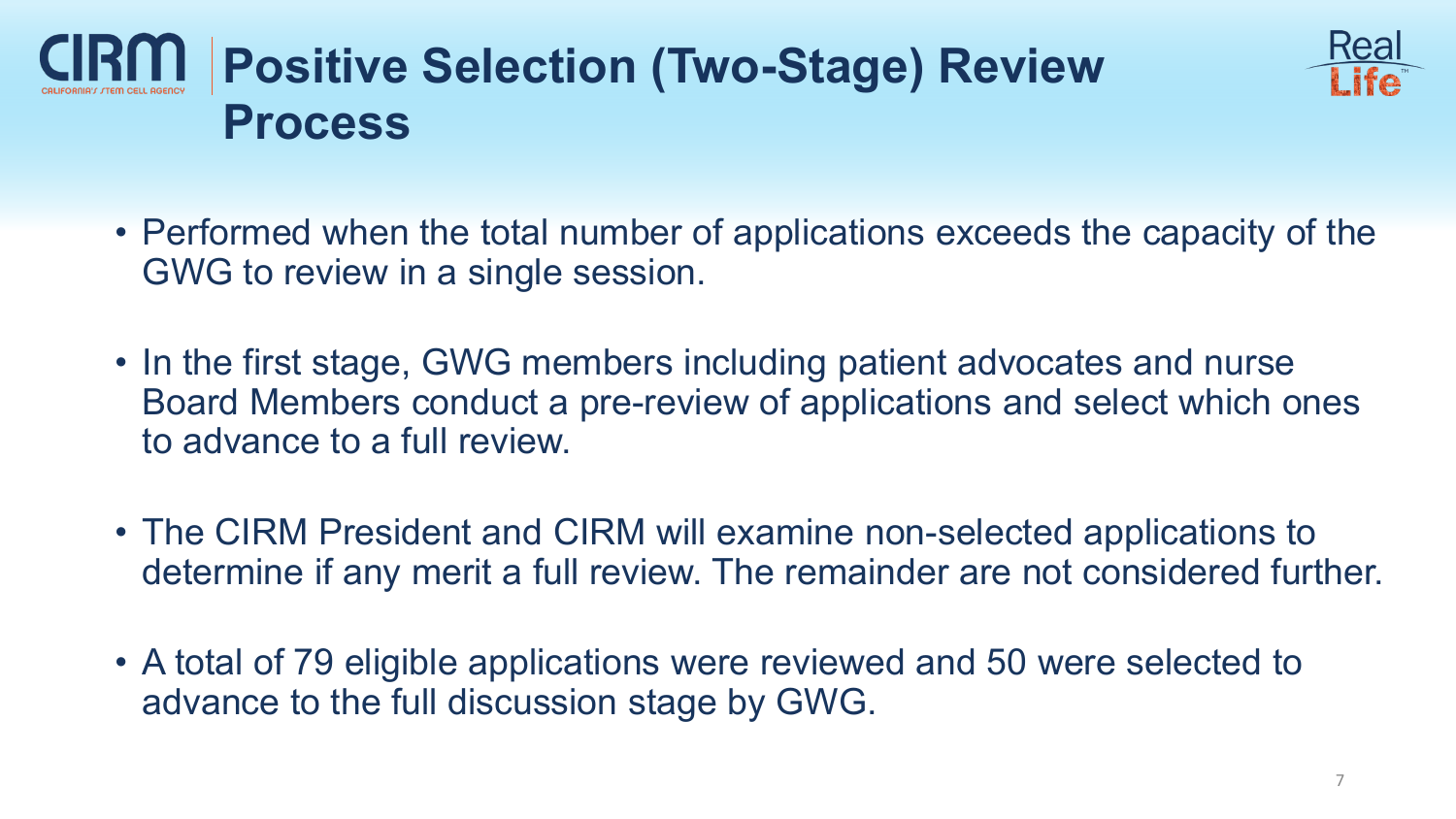# **Scoring System for DISC2 Applications**



#### **Score of "85-100"**

*Recommended for funding, if funds are available*

#### **Score of "1-84"**

*Not recommended for funding*

*Applications receiving a score of 80-84 in this review cycle were deemed by the GWG to have sufficient merit to bypass the positive selection process and advance to full scientific review if resubmitted in the next review cycle*

Applications are scored by all scientific members of the GWG with no conflict.

The **median** of all individual GWG scores determines final score.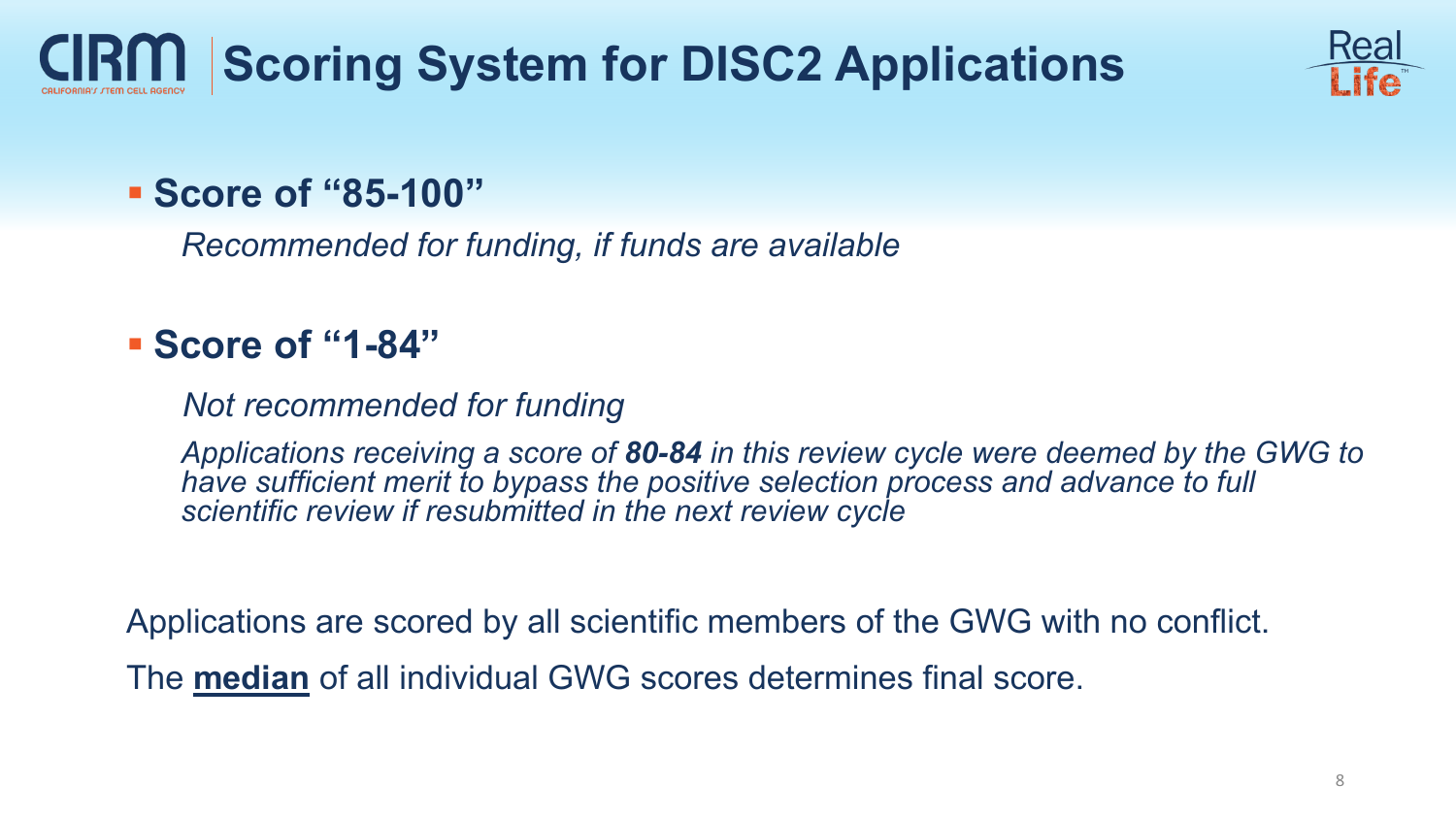## **GWG Recommendations Summary**



|                                                       | <b>Number of</b><br><b>Apps</b> | <b>Total Applicant</b><br><b>Request</b> | <b>Funds Available</b> |
|-------------------------------------------------------|---------------------------------|------------------------------------------|------------------------|
| <b>Recommended for funding</b><br><b>Score 85-100</b> | 16                              | \$20,754,879                             | \$40,000,000           |
| Not recommended for funding<br>Score 1-84             | 34                              |                                          |                        |

For each award, the final award amount shall not exceed the amount approved by the ICOC Application Review Subcommittee and may be reduced contingent on CIRM's assessment of allowable costs and activities.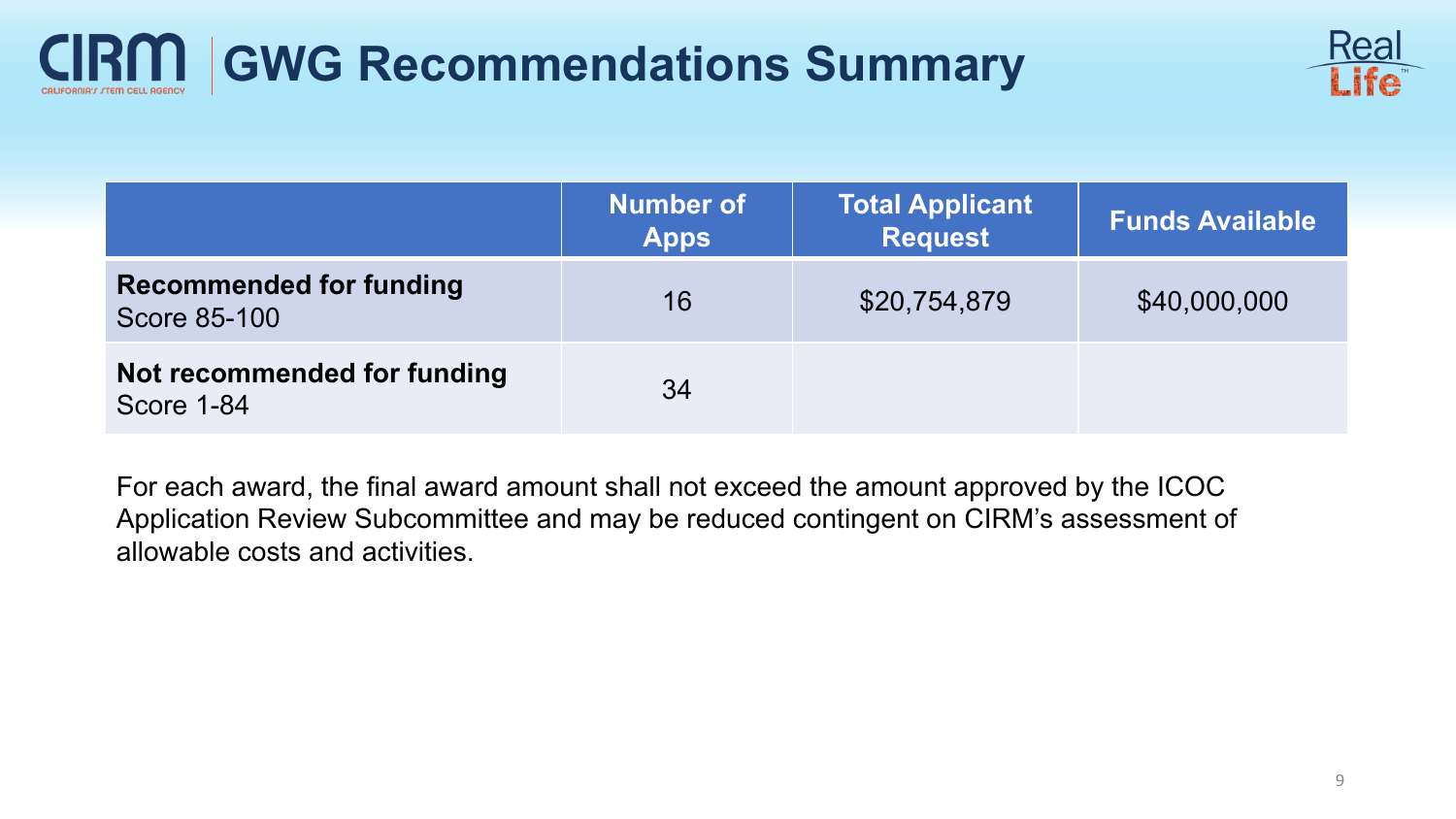



- Under Prop 14, any application that is not recommended for funding by the GWG, but which had 35% or more members score to fund the application must include a minority report.
- The minority report is included in the review summary and provides a brief synopsis of the opinion of reviewers that scored the application 85 or above.